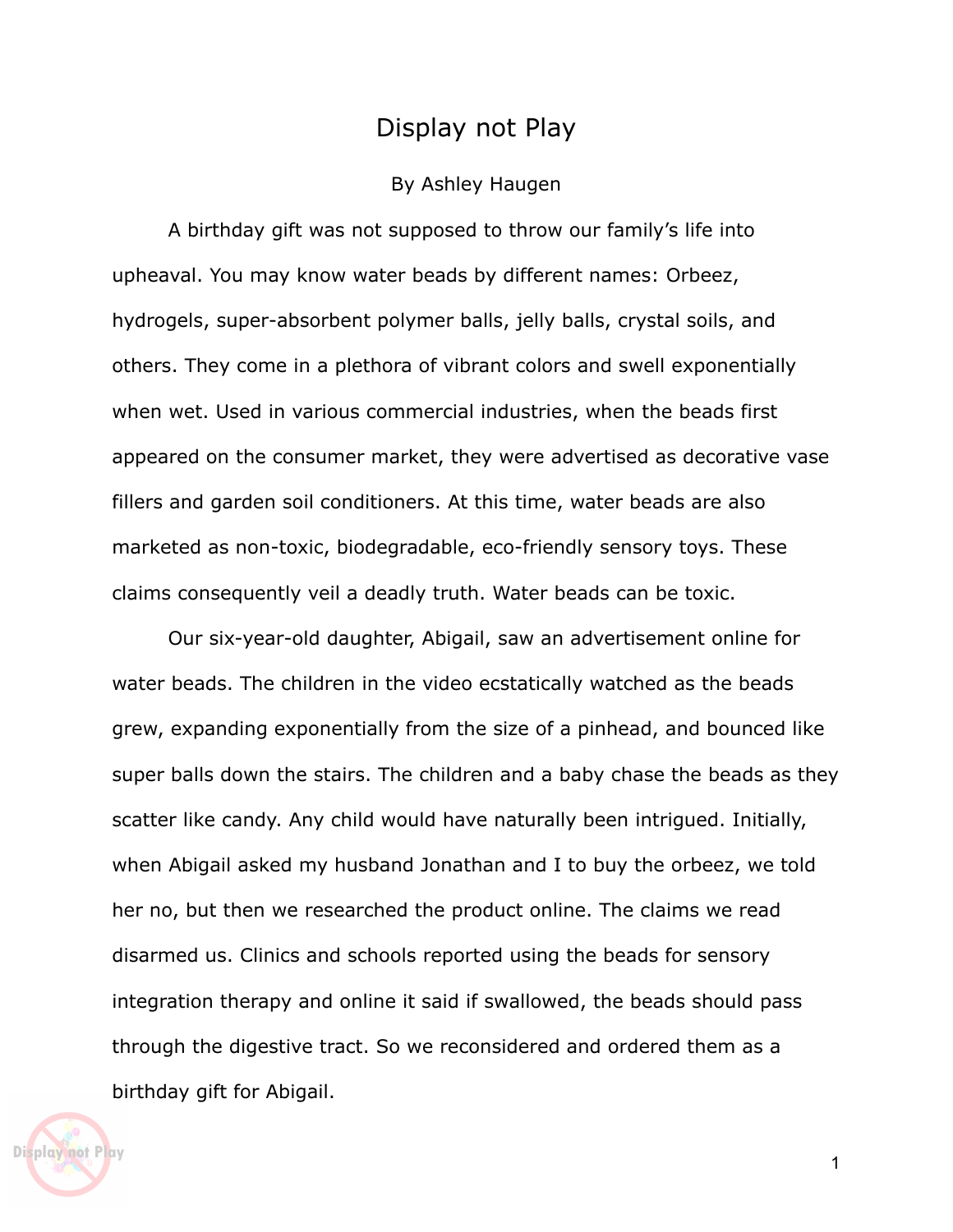The beads arrived in a simple, inconspicuous bag: no warning label, no directions. I found it weird, but they were supposedly very safe, so I didn't overthink it. Jonathan set up a bin with tall sides on the far end of the kitchen. The beads are a choking hazard, so we discussed the safety rules and boundaries with Abigail. Kipley, our ten-month-old daughter, was not allowed to play with the beads. Under adult supervision, Abigail played with the beads for weeks. Jonathan noticed the beads can break apart, form a gelatinous mush, and mold into new shapes. We maintained adult supervision during Abigail's play, and provided the girls with separate play areas. Once Abigail grew tired of playing with the beads, we stored them up high, and threw the beads from the bin away. We thought we were safe.

Life continued to move forward; I took Kipley to her follow-up dermatology appointment. The doctor smiled when he saw how beautifully her skin tag removal wound had healed, then grimaced as he examined the rash around her mouth. He diagnosed her with dermatitis and told me not to use harsh soaps. I found the advice odd because I had not changed any of our soaps, and Kipley's skin before this rash had been quite clear and not particularly sensitive. Still, I followed the doctor's advice.

Gradually, over the next few weeks, Jonathan and I noticed Kipley's personality and behavior change. She started nursing more frequently, woke up for hours in the middle of the night, was fussier and harder to settle, and that horrible rash was still on her face. I took her to see her primary care

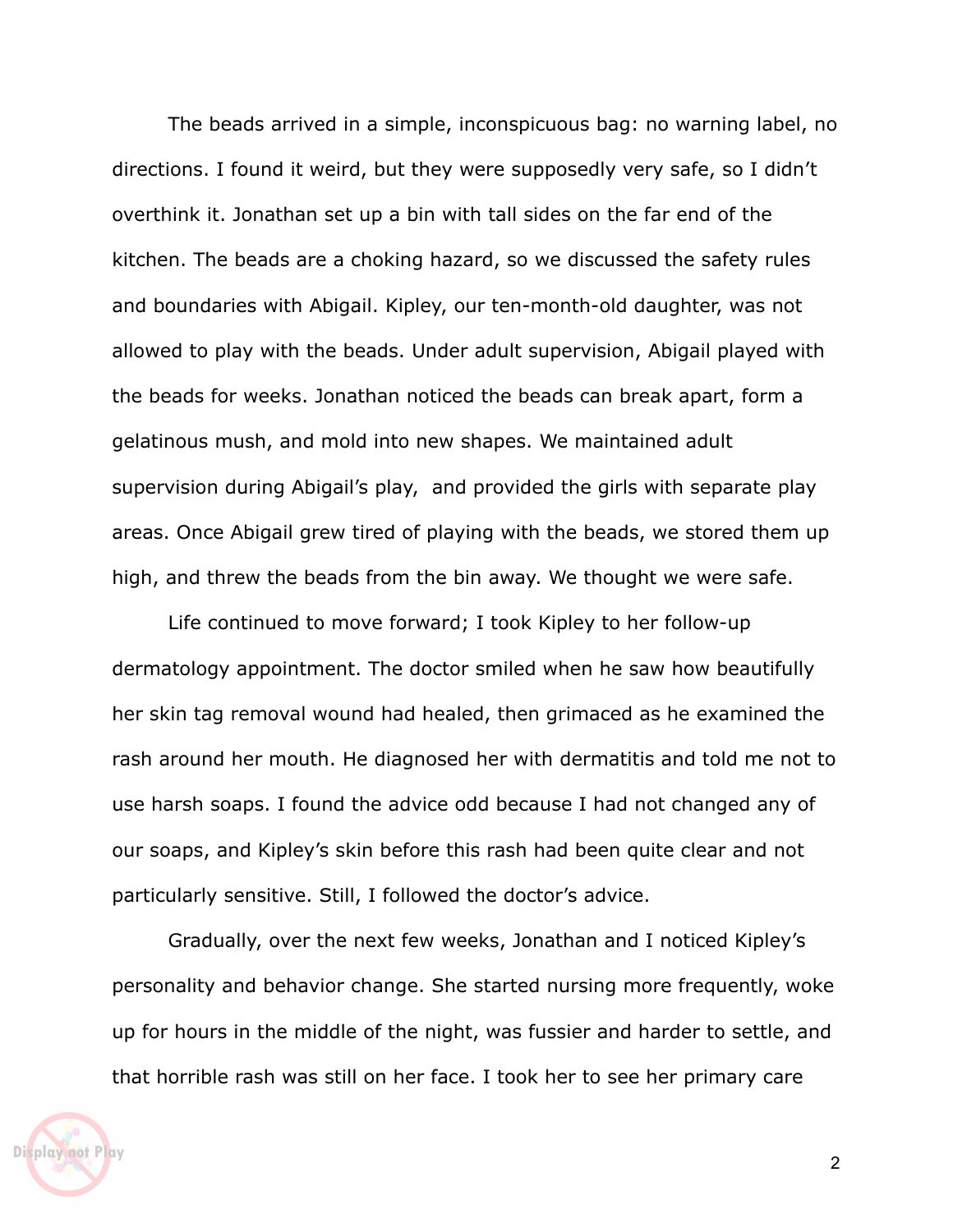physician. He noticed the rash, prescribed a cream, and dismissed my concerns, "Sometimes, around one-year-old, babies just change." Later that evening, Jonathan asked how the appointment went. I told him the physician didn't seem worried and this was apparently Kipley's new normal. We came up with a plan to help manage our sleep deprivation, like we did when Kipley was a newborn, and started taking care of the girls in shifts.

A month later, Kipley was in the hospital. She was violently projectile vomiting; she couldn't hold anything down. We had been at the hospital all night. The doctors had given her test after test, scan after scan, but they could not figure out what was wrong. Finally, the surgeon came into the room just before daybreak and told us he needed to do immediate exploratory surgery. He laid out the risks of the operation: Kipley could lose bowel, need a colostomy bag for the rest of her life, she could die. Holding back tears, I took a deep breath, stabilized my voice, looked him in the eyes, and begged him to save her life. I told him I could handle anything but losing her.

Inside Kipley, the surgeon found something he had never seen before. When he updated us on her condition, he showed us a picture of the material he removed from her small intestine. Jonathan and I looked at the picture and immediately realized the surgeon had just found pieces of the birthday gift we got for Abigail -- water beads. The surgeon informed us that

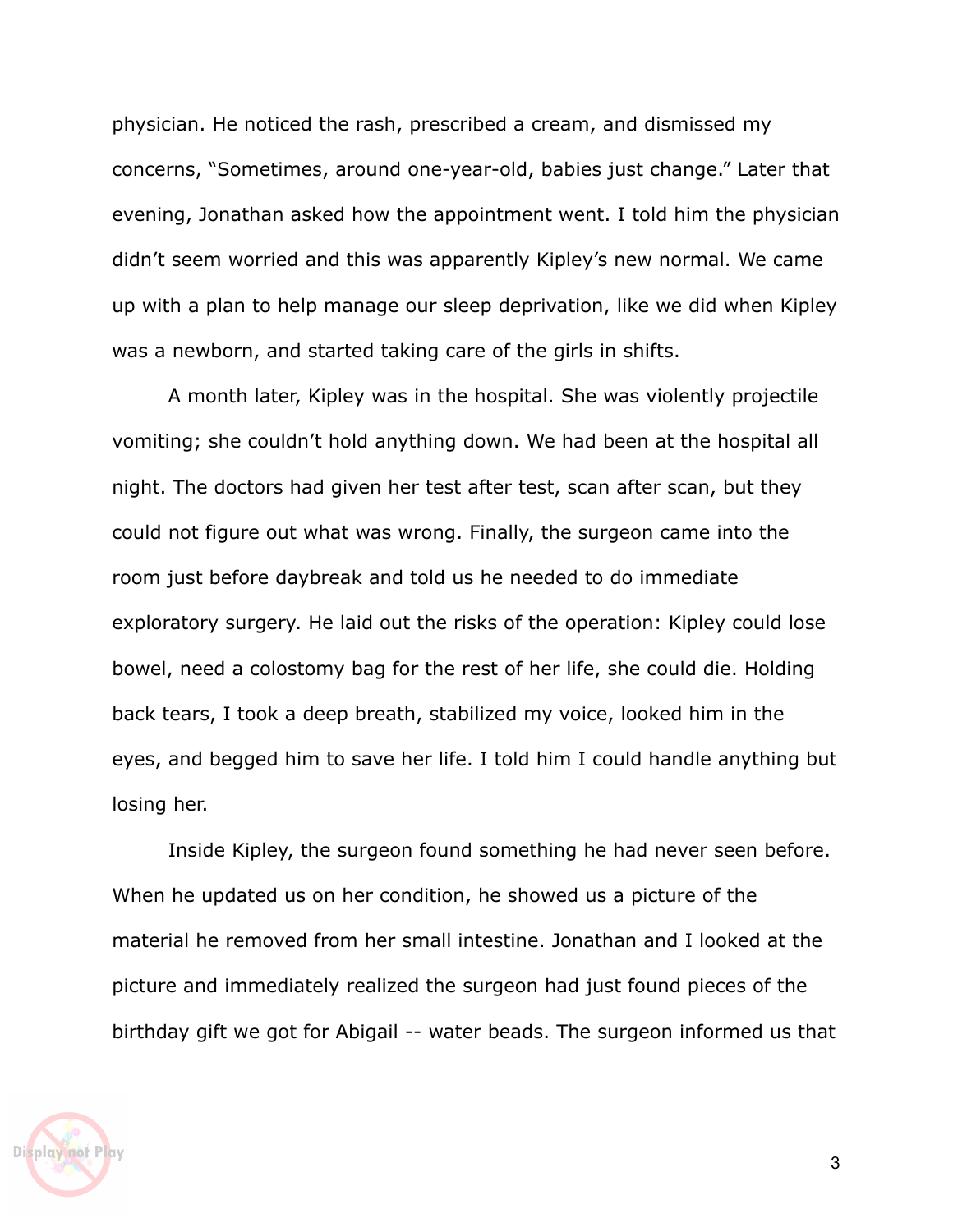regardless of a child's age, if a bead was asphyxiated and lodged in the larynx, the child would die within minutes.

Kipley had just survived major surgery. I released a sigh of relief, held her tightly, kissed her forehead, and thanked God she was alive. As the days and weeks passed after we brought her home, my relief turned to panic. I realized something was wrong. She was not eating her favorite foods, and her sleeping routine continued to be disrupted. She was uncoordinated. It is as if Kipley had synapses firing off at different times and was not consistently in control of her body. I called her name, "Kipley, Kipley," and she could no longer answer. The baby sign language I diligently taught her became functionally useless; she indiscriminately circled through signs regardless of context. She lost the use of the speech she had. My heart sank. We were losing her.

I took her to see her primary care physician. He again dismissed my concerns, saying she had been through a trauma and advised me to give her time. I kept going back to his office with my concerns, which frustrated him. In his visit notes, he blamed my parenting for her no longer using words. He blamed Kipley's own stubbornness as the reason she no longer answered when her name was called. He begrudgingly put in referrals to early childhood intervention and a developmental pediatrician.

The girls and I did a news story to raise awareness about the fact that water beads can cause intestinal obstruction. The report didn't mention that

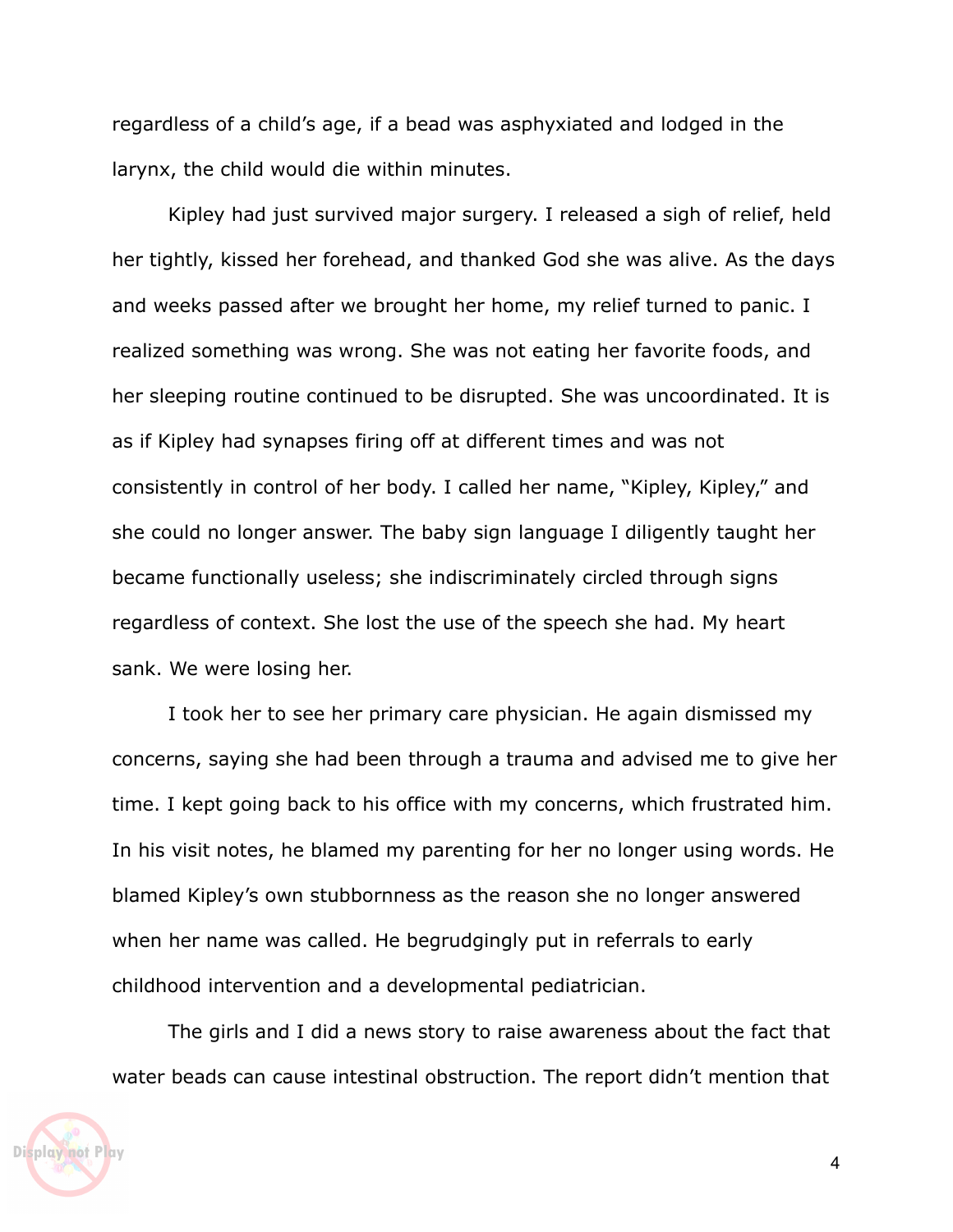Abigail was supervised when she played with the beads, Kipley was not allowed to play with them, and we didn't see her swallow any. In the darkest days of our lives, many blamed Jonathan and me for Kipley's injury, even though we did the right things. The people who took the time to support our family will always be deeply appreciated. They drew us in closer when many others chose to distance themselves from our family. Those who chose distance took comfort in blaming us, and bought into the notion that because their child was older, a water bead injury could not happen to their family. The reality is most water bead swallowings and insertions into the ear or nasal cavity can happen without the caregiver's knowledge. Emotionally, it felt like we were in a nightmare.

Jonathan and I were concerned about Kipley's health and how prolonged medical expenses would affect our family's financial situation. We spoke to an attorney. Like most other children's toys and products sold today, the water beads were manufactured in China. After reviewing our case, the lawyer told us, "It is awful what happened to your family, but we, like a majority of other firms in the United States, don't pursue Chinese manufacturers. The online retailer and their distribution center program are protected from liability suits. It's not cost-effective for us to pursue your daughter's case, and there is no one to sue."

After Kipley's surgery, the rash disappeared from her face but then reappeared in her diaper area. I took her to her dermatologist and told him

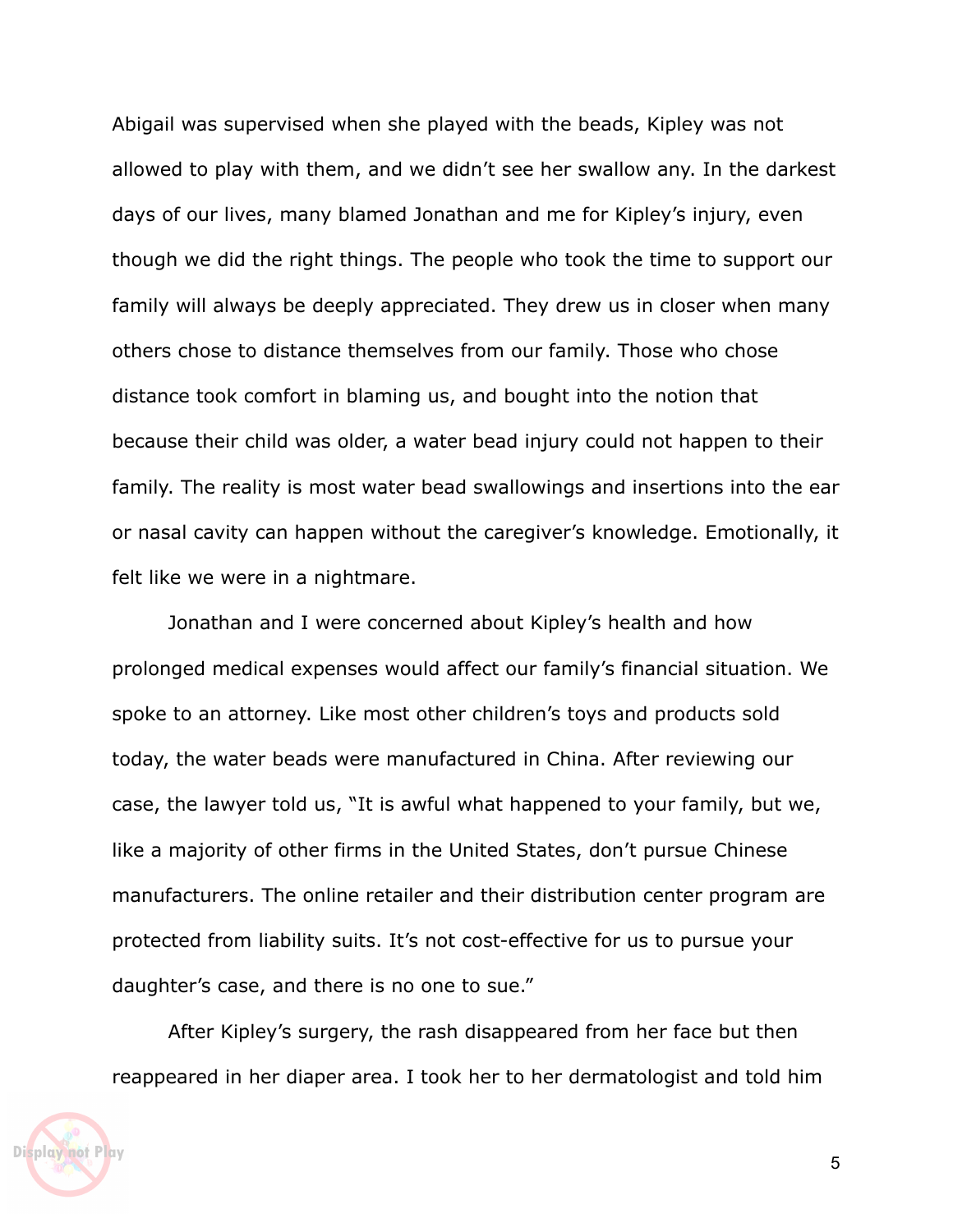about the rash and that switching to cloth helped. Finally, someone with at least a basic understanding of toxicology, explained hypersensitivity and told me it is vital to reduce Kipley's exposure to things she reacts to. Our switch to cloth diapers became permanent. I changed our family's body wash and hair products, and I even stopped painting my nails.

I called the online retailer's customer service number, finally reached a person, and asked, "What is the chemical makeup of the water beads?" The line went dead -- they had hung up. A day later, Jonathan received an email saying the beads contained polyacrylamide.

While reviewing the medical literature, I learned that though polyacrylamide is considered non-toxic, it is created by polymerizing acrylamide, a potent neurotoxin. The polymerization process is never 100%, and residual acrylamide monomers exist as a contaminant in polyacrylamide. For this reason polymerized gels should be treated with the same caution as the monomer. In occupational and research laboratory settings, safety guidelines require the use of protective equipment, like gloves, when handling polyacrylamide to avoid accidental repeated exposure to acrylamide monomers. Toxicology and occupational medicine are often neglected components of medical school curriculums. Many doctors lack detailed coursework and training in pediatric environmental medicine and occupational medicine.

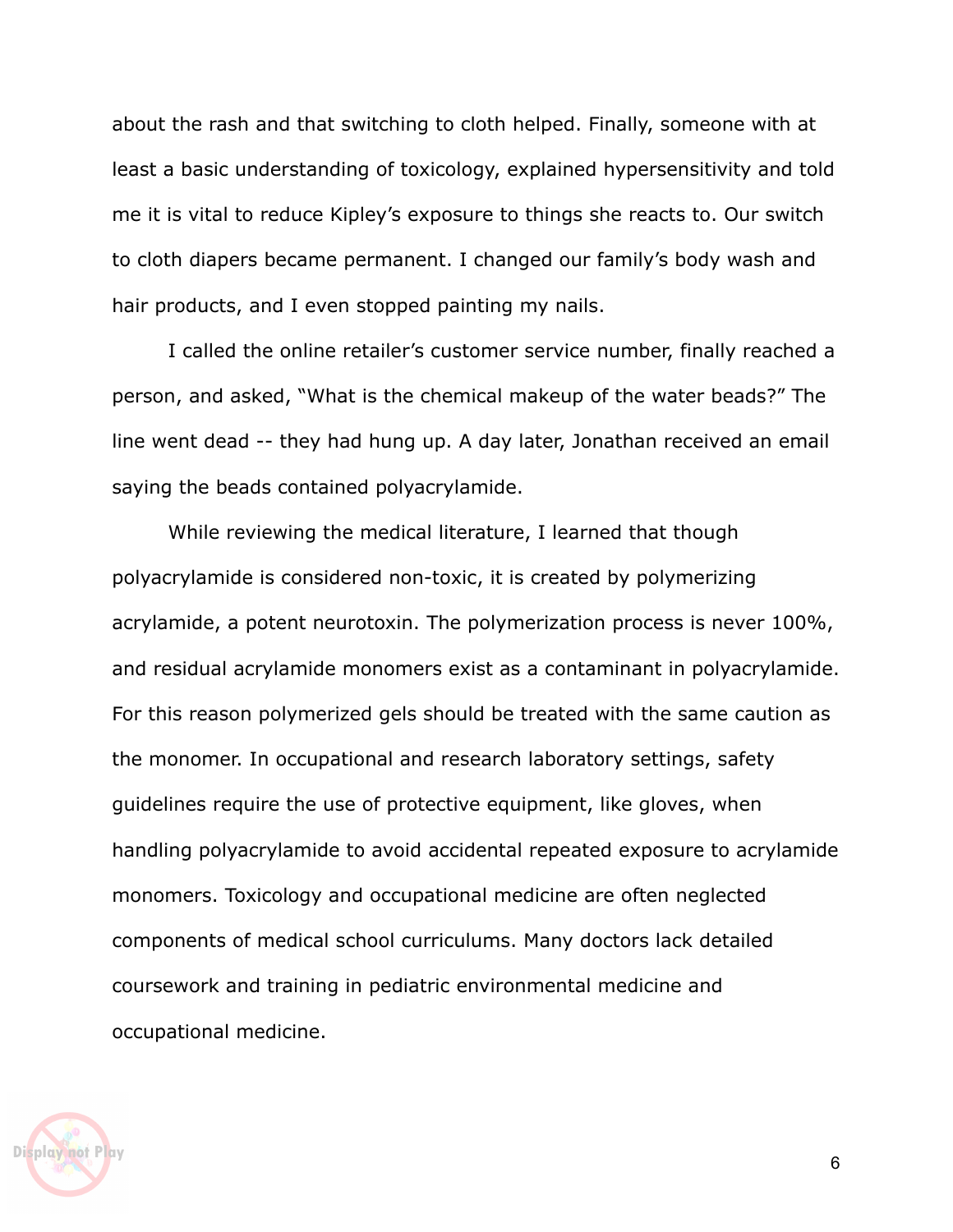Early childhood intervention evaluated Kipley and confirmed her delays. Months after surgery, the day of her appointment with the developmental pediatrician arrived. A careful, detailed clinical history was taken; all other potential causes for her symptoms were explored and diligently ruled out. The doctor informed us of her diagnoses: Toxic Brain Encephalopathy, expressive and receptive language delay, gait abnormality, muscle incoordination, muscle weakness, at risk for autism.

My husband Jonathan is a stoic man. But when he talks about what happened to Kipley, you can see the pain well up in his eyes. Kipley's personality emerged early, and she looks just like me. We grieve for the baby she used to be, and it is agonizing to think of the pain she endured and the challenges she will continue to face each day. The only way our family has survived this tragedy is by clinging to each other.

A part of Kipley died because of water beads and their chemical makeup and material. We count ourselves lucky because we still have the opportunity to hold and love her. Other families have not been as fortunate, as water beads took their children from this world. Our story is a warning I hope you hear. Water beads should only be used for display, not play.